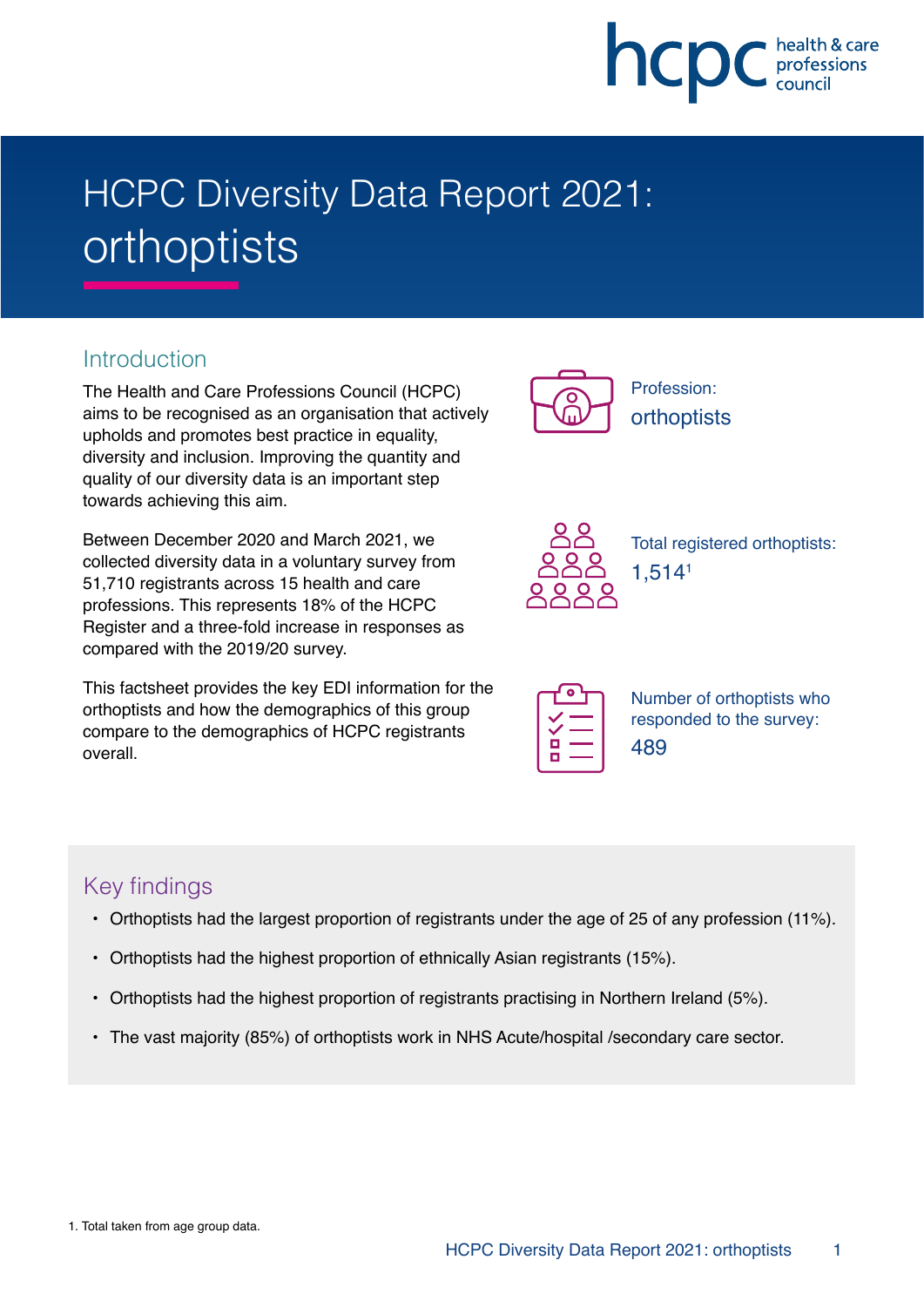# Orthoptists - Key findings

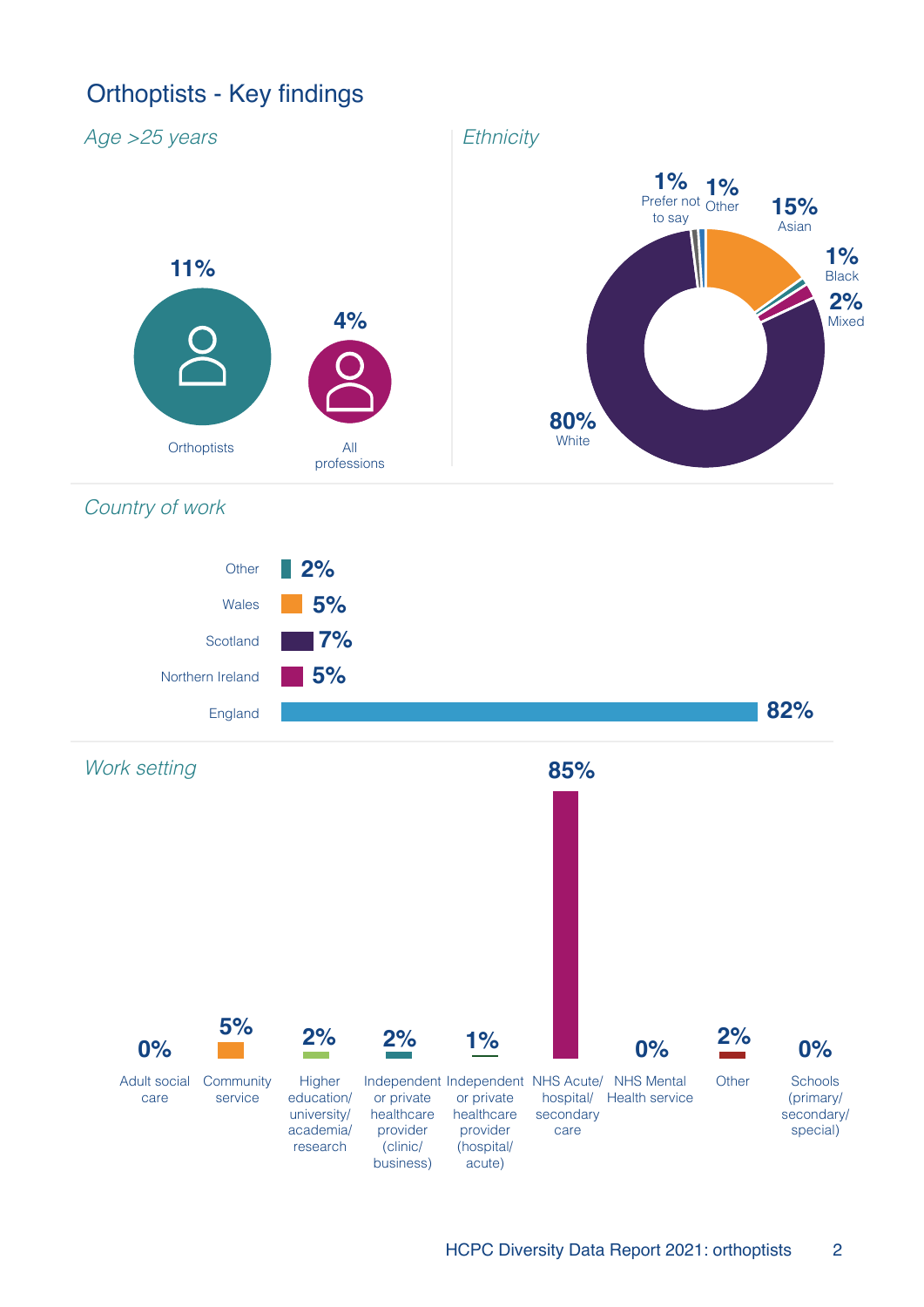### Age

#### Count and proportion of respondents by age group:

|                    | Under 25 |      | <b>25-34 years</b> |               | <b>35-44 years</b> |               | <b>45-54 years</b> |      | <b>55-64 years</b> |               | 65 and<br>over |      | Average<br>age |
|--------------------|----------|------|--------------------|---------------|--------------------|---------------|--------------------|------|--------------------|---------------|----------------|------|----------------|
|                    | Count    | $\%$ | Count              | $\frac{0}{0}$ | Count              | $\frac{0}{0}$ | Count              | $\%$ | Count              | $\frac{0}{0}$ | Count          | $\%$ |                |
| <b>Orthoptists</b> | 160      | 11   | 498                | 33            | 324                | 21            | 285                | 19   | 209                | 14            | 38             | 3    | 40             |
| All<br>professions | 11,853   | 4    | 78.796             | 27            | 84.390             | 29            | 65.492             | 23   | 40.694             | 14            | 7.956          | 3    | 42             |

## **Disability**

Count and proportion of respondents by disability:

|                    | <b>Disabled</b> |   | <b>Not disabled</b> |               | <b>Prefer not to say</b> |   |  |
|--------------------|-----------------|---|---------------------|---------------|--------------------------|---|--|
|                    | $\%$<br>Count   |   | Count               | $\frac{0}{0}$ | $\frac{9}{6}$<br>Count   |   |  |
| <b>Orthoptists</b> | 33              |   | 450                 | 93            |                          | 0 |  |
| All professions    | 4,188           | 8 | 47,005              | 91            | 517                      |   |  |

#### **Ethnicity**

Count and proportion of respondents by ethnic origin:

|                    | <b>Asian</b> |               | <b>Black</b> |               |       | <b>Mixed</b> |        | <b>White</b> |               | <b>Other</b> | <b>Prefer not to</b><br>say |      |
|--------------------|--------------|---------------|--------------|---------------|-------|--------------|--------|--------------|---------------|--------------|-----------------------------|------|
|                    | Count        | $\frac{9}{6}$ | Count        | $\frac{9}{6}$ | Count | $\%$         | Count  | $\%$         | $\%$<br>Count |              | Count                       | $\%$ |
| <b>Orthoptists</b> | 74           | 15            | 6            | 1             | 10    | 2            | 386    | 80           | 5             | 1            | 3                           |      |
| All<br>professions | 3,993        | 8             | 2,368        | 5             | 1,245 | 2            | 42,755 | 83           | 890           | 2            | 458                         |      |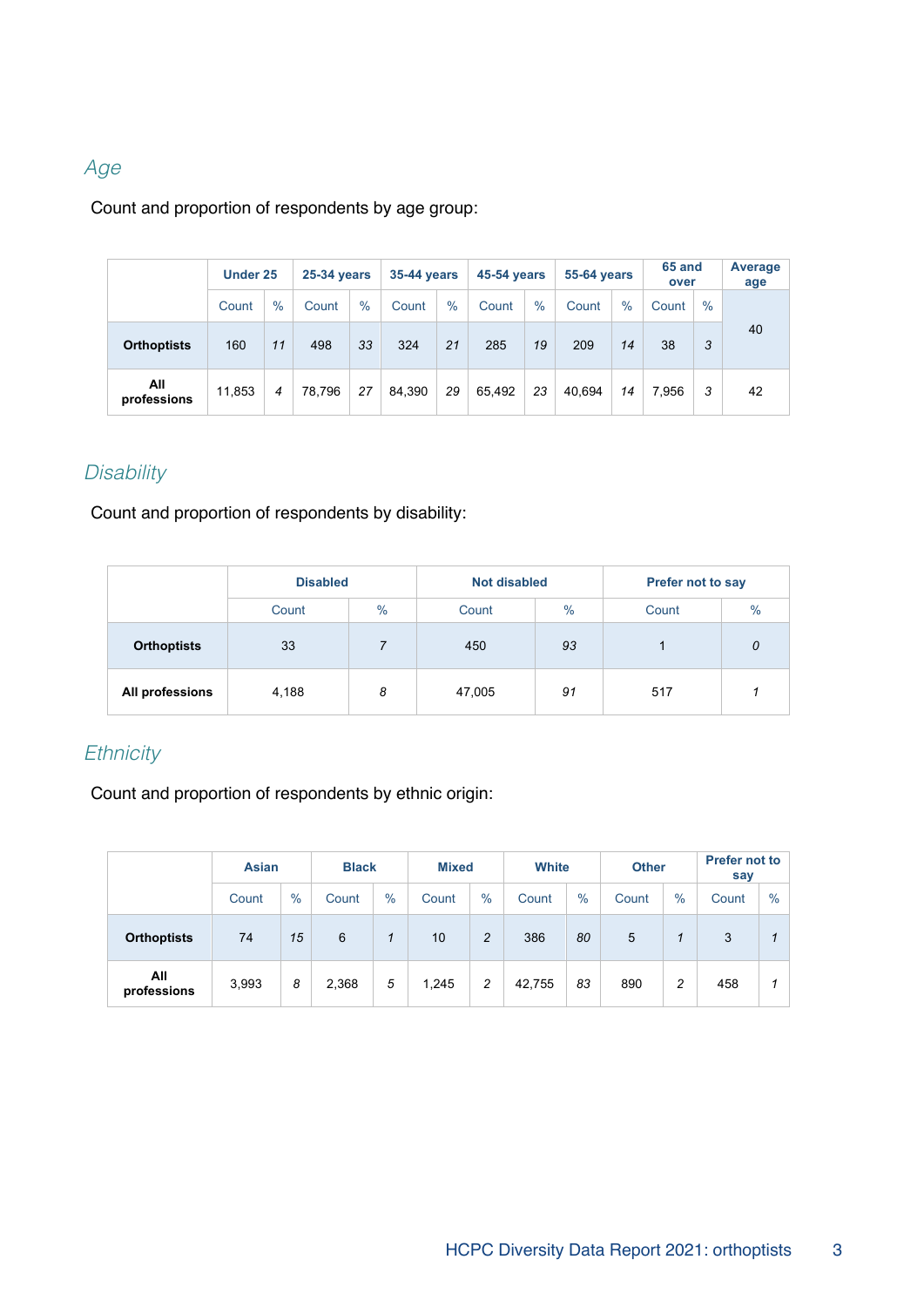#### Gender

Count and proportion of respondents by gender:

|                    | <b>Woman</b> |      | <b>Man</b>   |      | <b>Other</b> |               | Prefer not to say |      |  |
|--------------------|--------------|------|--------------|------|--------------|---------------|-------------------|------|--|
|                    | <b>Count</b> | $\%$ | <b>Count</b> | $\%$ | <b>Count</b> | $\frac{9}{6}$ | <b>Count</b>      | $\%$ |  |
| <b>Orthoptists</b> | 437          | 90   | 44           | 9    | 1            | 0             | $\overline{2}$    | 0    |  |
| All professions    | 39,146       | 76   | 12,175       | 24   | 174          | 0             | 226               | 0    |  |

Count and proportion of responses to "Do you consider yourself to fall under the protected characteristic of 'pregnancy & maternity', as per the Equality Act 2010?"

|                    | <b>Yes</b>    |   | <b>No</b> |               | <b>Prefer not to say</b> |      |  |
|--------------------|---------------|---|-----------|---------------|--------------------------|------|--|
|                    | $\%$<br>Count |   | Count     | $\frac{0}{0}$ | Count                    | $\%$ |  |
| <b>Orthoptists</b> | 20            | 4 |           | 95            | 5                        |      |  |
| All professions    | 3,098         | 6 | 48,088    | 93            | 529                      |      |  |

#### **Religion**

Count and proportion of respondents by religion or belief:

|                    | <b>Buddhist</b> | <b>Christian</b> | <b>Hindu</b> | <b>Jewish</b> | <b>Muslim</b> | <b>No</b><br>religion | <b>Other</b> | <b>Sikh</b> | <b>Spiritual</b> | <b>Prefer</b><br>not to<br>say |
|--------------------|-----------------|------------------|--------------|---------------|---------------|-----------------------|--------------|-------------|------------------|--------------------------------|
| <b>Orthoptists</b> | 1%              | 52%              | 4%           | 1%            | 9%            | 28%                   | 2%           | 1%          | 1%               | 2%                             |
| All<br>professions | 1%              | 44%              | 2%           | 1%            | 3%            | 39%                   | 3%           | 1%          | 4%               | 3%                             |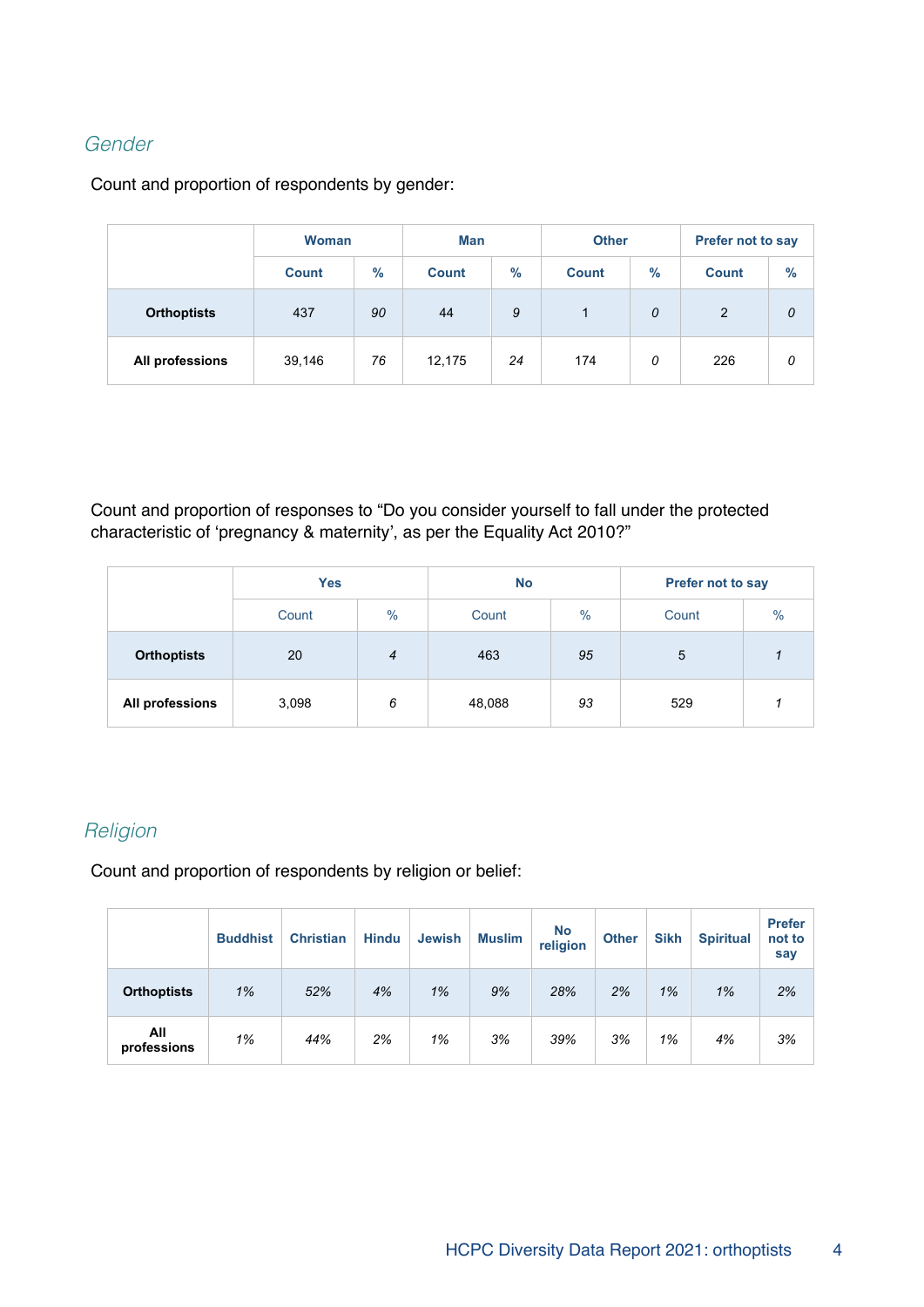#### Sexual orientation

#### Count and proportion of respondents by sexual orientation:

|                    | Lesbian, Gay or<br>Queer (LGQ) <sup>2</sup> |               | <b>Heterosexual</b> |               | <b>Other</b> |                | <b>Prefer not to say</b> |               |  |
|--------------------|---------------------------------------------|---------------|---------------------|---------------|--------------|----------------|--------------------------|---------------|--|
|                    | Count                                       | $\frac{0}{0}$ | Count               | $\frac{0}{0}$ | Count        | $\frac{0}{0}$  | Count                    | $\frac{0}{0}$ |  |
| <b>Orthoptists</b> | 11                                          | 2             | 449                 |               | 18           | $\overline{4}$ | 6                        |               |  |
| All<br>professions | 2,254                                       | 4             | 46,558              | 90            | 1,804        | 3              | 1,094                    | $\mathcal{P}$ |  |

#### Caring responsibilities

Count and proportion of respondents by caring responsibility:

|                    | <b>Yes</b>             |    | <b>No</b> |      | <b>Prefer not to say</b> |      |  |
|--------------------|------------------------|----|-----------|------|--------------------------|------|--|
|                    | $\frac{0}{0}$<br>Count |    | Count     | $\%$ | Count                    | $\%$ |  |
| <b>Orthoptists</b> | 32<br>158              |    | 325       | 67   | 5                        |      |  |
| All professions    | 18,351                 | 35 | 32,746    | 63   | 617                      |      |  |

#### Country of work

Count and proportion of respondents by country of work:

|                    |        | <b>England</b> |       | <b>Northern Ireland</b> |       | <b>Scotland</b> | <b>Wales</b> |      | <b>Other</b> |               |
|--------------------|--------|----------------|-------|-------------------------|-------|-----------------|--------------|------|--------------|---------------|
|                    | Count  | $\%$           | Count | $\%$                    | Count | $\%$            | Count        | $\%$ | Count        | $\frac{0}{0}$ |
| <b>Orthoptists</b> | 396    | 82             | 22    | 5                       | 33    |                 | 23           | 5    | 10           | $\mathcal{P}$ |
| All professions    | 42,169 | 82             | 1,348 | 3                       | 3,798 | 7               | 2,302        | 4    | 2,093        | 4             |

2. The term "LGQ" is used throughout the report to represent the categories: Gay Man, Gay woman/lesbian, Queer, and Prefer to self describe (where gay or queer or lesbian was indicated). This was used to ensure data remain unidentifiable, particularly where small cell counts were noted.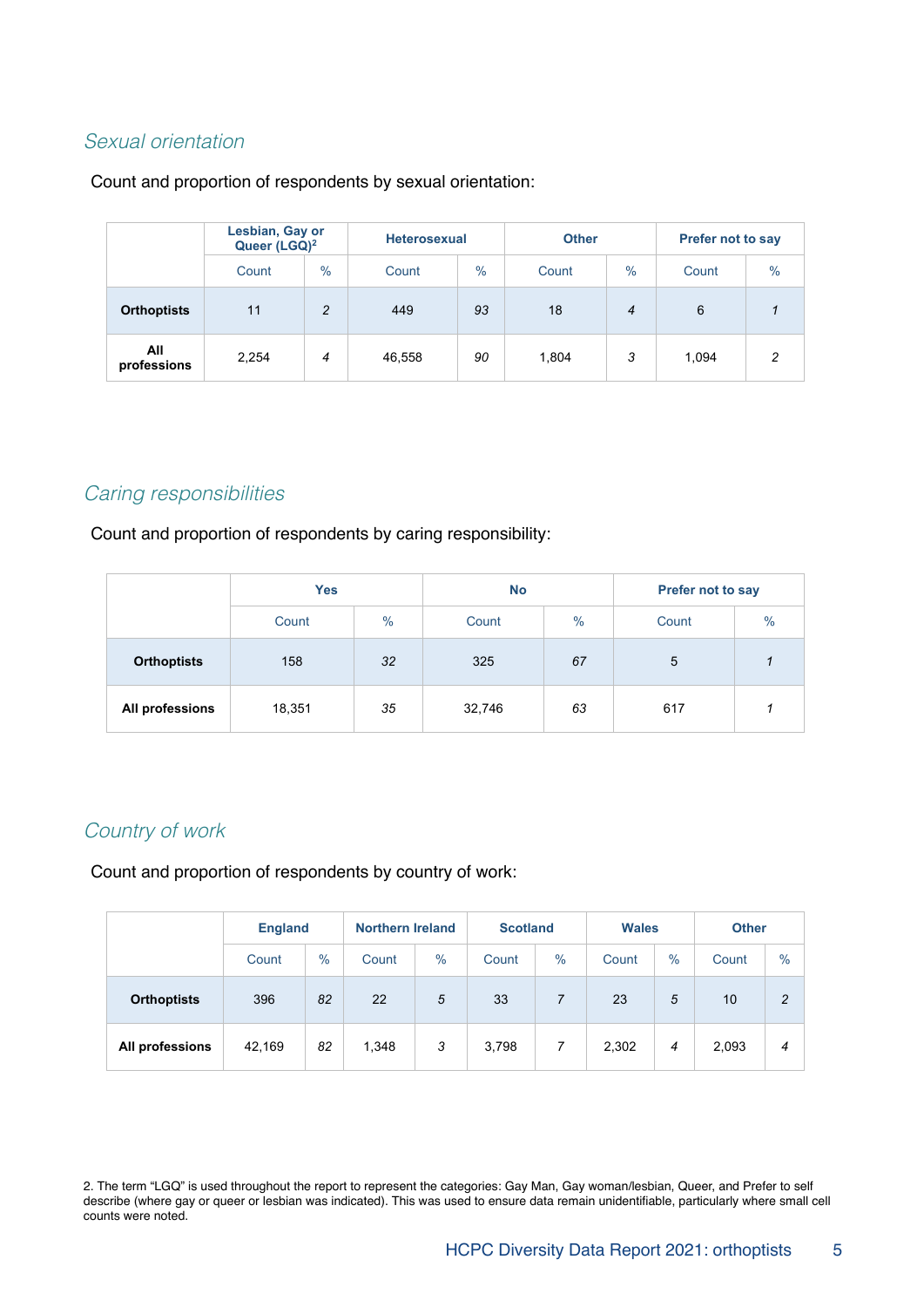#### Work setting

Proportion of respondents by primary work setting:

| <b>Work Setting</b>                                          | <b>Orthoptists</b> | All<br>professions |
|--------------------------------------------------------------|--------------------|--------------------|
| Adult social care                                            | 0%                 | 2%                 |
| <b>Community service</b>                                     | 5%                 | 9%                 |
| Higher education/university/academia/research                | 3%                 | 3%                 |
| Independent or private healthcare provider (clinic/business) | 2%                 | 11%                |
| Independent or private healthcare provider (hospital/acute)  | 1%                 | 3%                 |
| NHS Acute/ hospital/ secondary care                          | 85%                | 35%                |
| <b>NHS Mental Health service</b>                             | 0%                 | 6%                 |
| Other                                                        | 2%                 | 10%                |
| Schools (primary/secondary/special)                          | 0%                 | 4%                 |

#### Count and proportion of respondents by work pattern:

|                    | <b>Full-time</b> |      | <b>Part-time</b> |               | <b>Flexible hours/</b><br><b>Zero Hour</b> |                | <b>Not currently</b><br>working |               | <b>Prefer not to</b><br>say |      |
|--------------------|------------------|------|------------------|---------------|--------------------------------------------|----------------|---------------------------------|---------------|-----------------------------|------|
|                    | Count            | $\%$ | Count            | $\frac{0}{0}$ | Count                                      | $\frac{0}{0}$  | Count                           | $\frac{0}{0}$ | Count                       | $\%$ |
| <b>Orthoptists</b> | 280              | 57   | 187              | 38            | 12                                         | $\overline{2}$ | 5                               |               | 5                           |      |
| All<br>professions | 32,236           | 62   | 15,825           | 31            | 2,126                                      | 4              | 1,200                           | 2             | 332                         |      |

### Education

Count and proportion of respondents by type of schooling:

|                    | State run or funded<br>(all types) |               | Independent (all types) |               | <b>Prefer not to say</b> |      | don't know |      |
|--------------------|------------------------------------|---------------|-------------------------|---------------|--------------------------|------|------------|------|
|                    | Count                              | $\frac{0}{0}$ | Count                   | $\frac{0}{0}$ | Count                    | $\%$ | Count      | $\%$ |
| <b>Orthoptists</b> | 424                                | 87            | 53                      | 11            | 5                        |      | 5          |      |
| All<br>professions | 42,523                             | 82            | 7,931                   | 15            | 761                      |      | 504        |      |